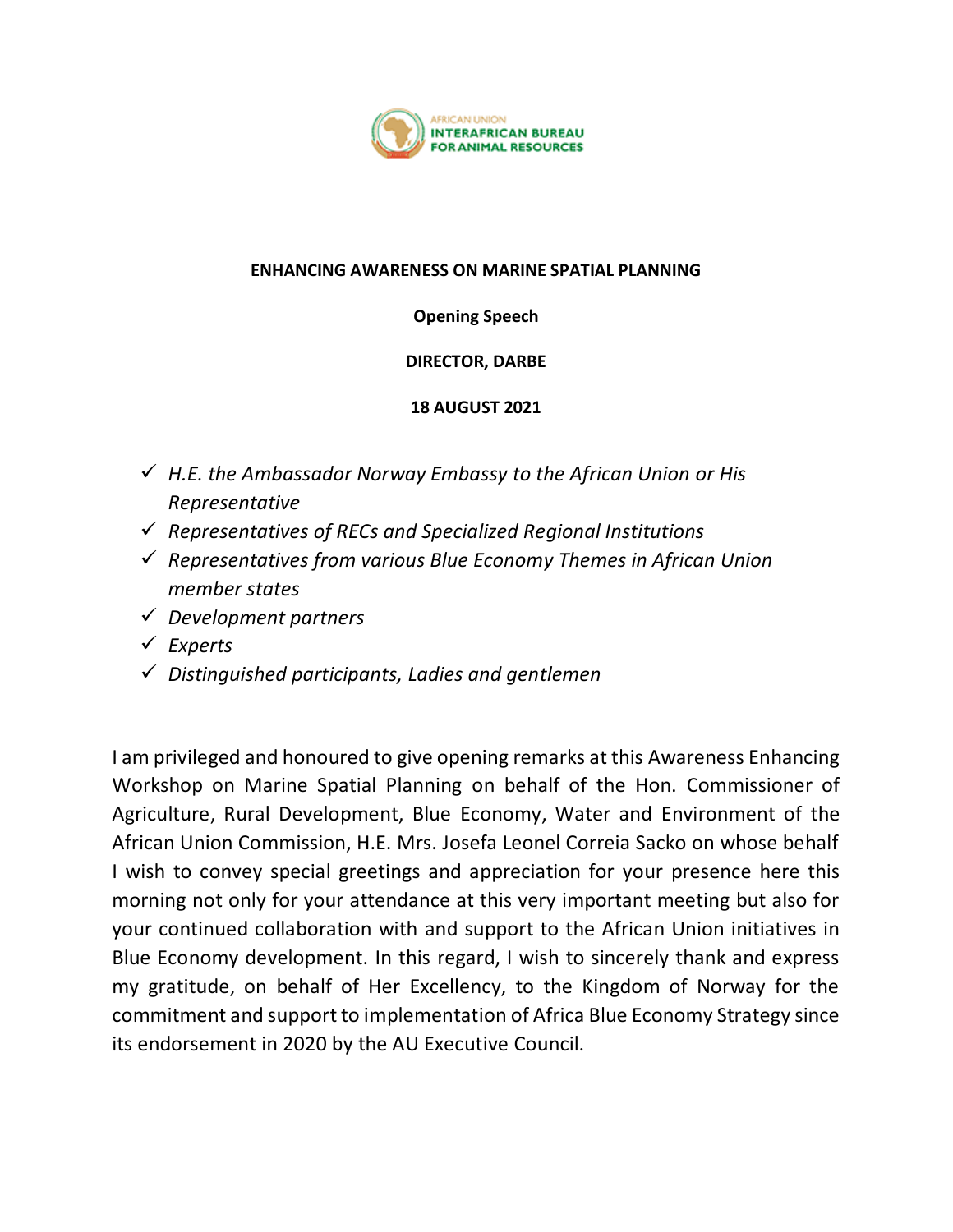

The African Union has a primary duty and obligation to provide the necessary environment and the impetus for its Member States to utilize opportunities, wherever these may be, for socio-economic advancement of their citizens. The Union has expressed its vision for this continent through the African Union Agenda 2063. As distinguished colleagues may be aware, a crucial milestone achieved in the course of implementing this long-term vision is the development of blue economy for this continent that leverages on the 'natural assets' in the form of numerous and massive aquatic resources. In this regard, blue economy growth is premised on the recognition that the African continent has a vantage geographical location, evidently adjacent to some of the most productive oceans, seas and is also transverse by network of numerous freshwater bodies, rivers and lakes.

Your Excellency, Distinguished Colleagues

This workshop on marine spatial planning is giant step towards implementation of the Africa Blue Economy. The importance of this workshop cannot be emphasized. In recent years, dozens of AU Member States have initiated the MSP process as part of their national developmental programmes. Thus it is crucially essential to enhance knowledge and demystify concept of marine spatial planning as a tool to balance sustainable use and conservation imperatives and mitigate conflicts and create synergies amongst the users of the blue economy resources, particularly during this time when African Union member states and regional institutions have embarked on various initiatives towards blue growth development. Marine Spatial Planning in transboundary context has potential of increasing knowledge, experience and data sharing among neighbouring countries as well as triggering political cooperation.

Your Excellency, Distinguished Colleagues

Our leaders undoubtedly realized that a key area of potential socio-economic emancipation and renaissance of this continent is effectively harnessing the inherent potential of the continent's naturally endowed aquatic ecosystems towards its blue economy growth. Not surprisingly blue economy development was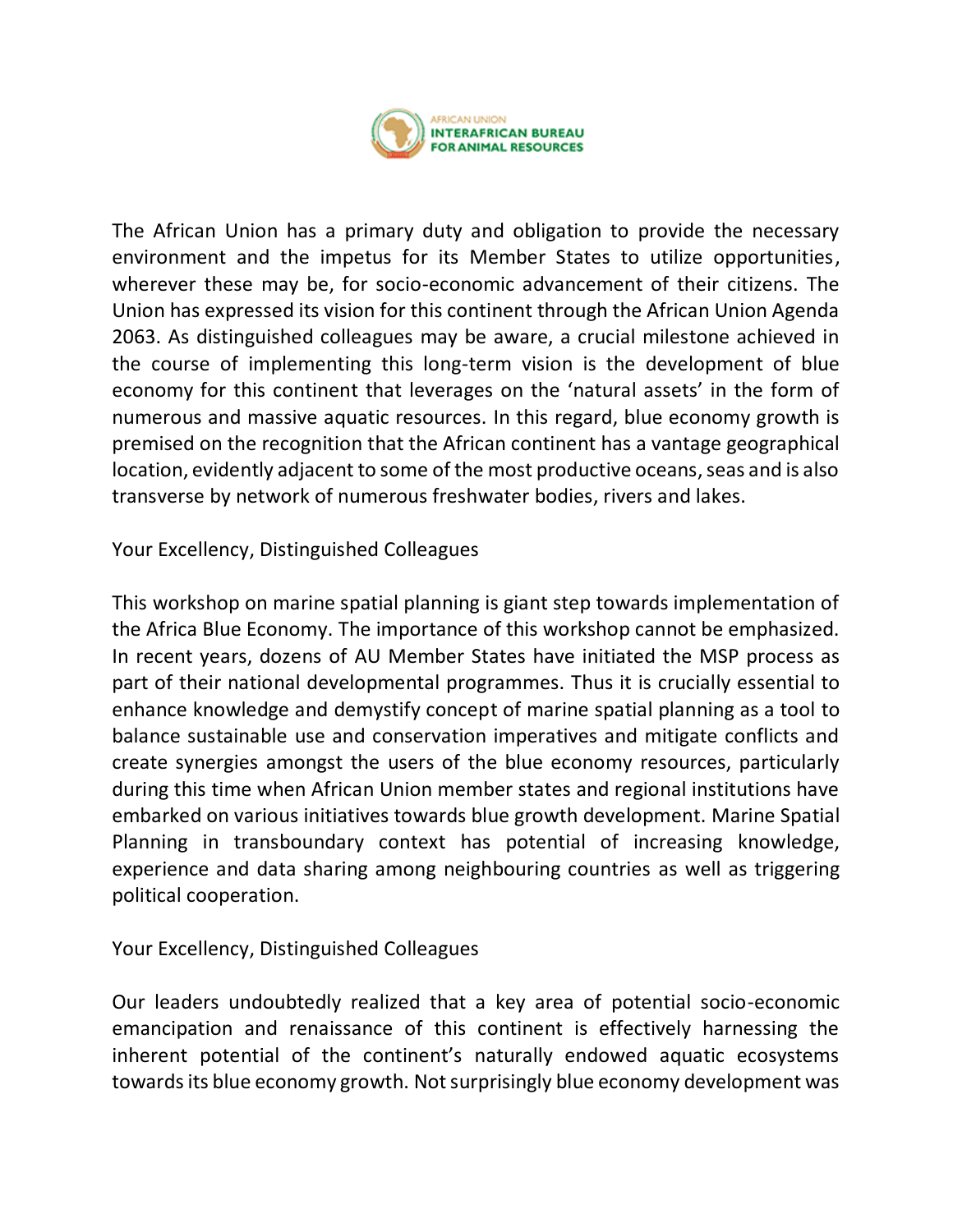

identified as a goal towards achieving the Aspiration 1: A prosperous Africa based on inclusive growth and sustainable development of the African Union developmental blue print; Agenda 2063.

This workshop on MSP is a step in the right direction towards sustainable blue growth as MSP can lead to certainty and sustainability of Africa's ocean economies as well as facilitate cross-sector integration. We should be reminded that blue economy underscores a multi-sectoral and integrated approach towards harnessing the aquatic ecosystems towards attaining socioeconomic transformation and sustainable development. Thus it is critical to create continental understanding on an essential tool (MSP) that can support and facilitate the development of these various blue growth vectors in a context of increasing competition for space and limited ecosystem resources, increase the stability, transparency and predictability of the investment climate where they are implemented.

Your Excellency, Distinguished Colleagues

I am delighted to observe the caliber and composition of the speakers on the agenda where external experience is being combined with continental strategy to enhance Africa awareness on MSP. I personally commend this strategy since it would, in my opinion, be comprehensive and hence effective in disseminating lessons and best practices in the implementation and governance MSP. I therefore extend my since appreciation for the availability of these distinguished speakers from UK University, Intergovernmental Oceanographic Commission, Swedish Agency for Marine and Water Management, Abidjan Convention, AU members (Kenya, Seychelles, South Africa and Namibia).

I also wish to thank all the participants from the various blue growth sectors from Regional institutions, AU members (including fisheries, aquaculture, shipping and maritime transportation, environmental, tourism, energy, social welfare and gender etc.). Your support and cooperation since the promulgation of the Africa Blue Economy Strategy has been excellent. I thank you for the cooperation with